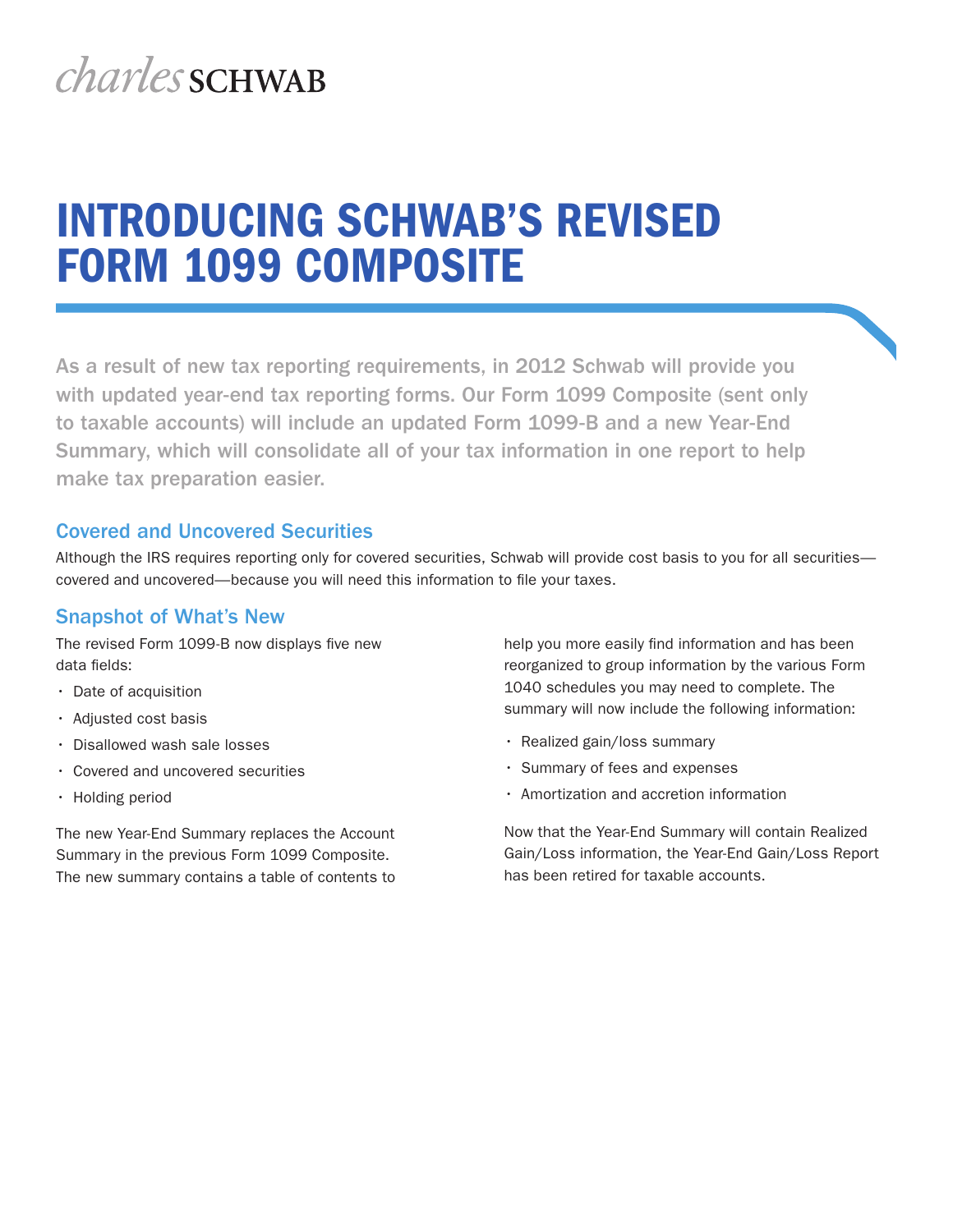## FORM 1099-B

| <i>charles</i> SCHWAB                                                                        | Schwab One® Account of<br><b>DANA JONES</b> |                                                       |                                                       | <b>Account Number</b><br>1111-9999 |                                                  |                              | <b>TAX YEAR 2011</b><br><b>FORM 1099 COMPOSITE</b>                                         |  |  |  |
|----------------------------------------------------------------------------------------------|---------------------------------------------|-------------------------------------------------------|-------------------------------------------------------|------------------------------------|--------------------------------------------------|------------------------------|--------------------------------------------------------------------------------------------|--|--|--|
| <b>Recipient's Name and Address</b>                                                          |                                             |                                                       |                                                       | <b>Payer's Name and Address</b>    |                                                  |                              | Date Prepared: January 11, 2012                                                            |  |  |  |
| DANA JONES<br>JOHN JONES<br>C/O SAMPLE GLOBAL ENTERPRISE                                     | 211 MAIN STREET                             | CHARLES SCHWAB & CO., INC.<br>SAN FRANCISCO, CA 94105 |                                                       |                                    |                                                  |                              |                                                                                            |  |  |  |
| 3RD FLOOR, SUITE 1800<br>1234 MAIN STREET                                                    |                                             | Telephone No: (800) 435-4000                          |                                                       |                                    |                                                  |                              |                                                                                            |  |  |  |
| ANYTOWN, US 12345                                                                            |                                             |                                                       |                                                       | Federal ID Number: 94-1737782      |                                                  |                              |                                                                                            |  |  |  |
| Taxpayer ID Number: ***-**-0000<br><b>Account Number: 1111-9999</b>                          |                                             |                                                       |                                                       |                                    |                                                  |                              |                                                                                            |  |  |  |
| <b>Proceeds From Broker Transactions-2011</b>                                                |                                             |                                                       |                                                       |                                    |                                                  |                              | <b>Form 1099-B</b>                                                                         |  |  |  |
| Department of the Treasury-Internal Revenue Service Copy B for Recipient (OMB No. 1545-0715) |                                             |                                                       |                                                       |                                    |                                                  |                              |                                                                                            |  |  |  |
| 8 - Type of gain or loss: Short-term                                                         |                                             | <b>10</b> -Date of<br>acquisition                     | 2-Sales price of<br>stocks, bonds.                    |                                    | <b>6</b> -If this<br>box is<br>checked,<br>boxes |                              | COST BASIS METHOD: Mutual Funds: Average; All Other Investments: First In First Out (FIFO) |  |  |  |
| <b>9</b> -Description                                                                        | <b>CUSIP Number</b><br>Quantity $**$        | fla-Date<br>of sale or<br>exchange                    | etc. (less<br>commissions<br>and options<br>premiums) | <b>B</b> -Cost or<br>other basis   | 1b, 3,<br><b>5 and 8</b><br>may be<br>blank      | Wash sale<br>loss disallowed | 4-Federal income<br>tax withheld                                                           |  |  |  |
| 123 CORPORATION                                                                              | 00108XXXX<br>s<br>100.00                    | $01/12/11$ \$<br>04/26/11                             | $6,172.55$ \$                                         | 5,172.55                           | $\mathfrak{F}$                                   | $500.00*$ \$                 | 0.00                                                                                       |  |  |  |
| 123 CORPORATION                                                                              | 00108XXXX<br>s.<br>400.00                   | 08/22/11 \$<br>12/26/11                               | 24,690.20 \$                                          | 14,690.20                          |                                                  | \$<br>$0.00$ \$              | 6,000.00                                                                                   |  |  |  |
| <b>Security Subtotal</b>                                                                     |                                             | $\mathbf{s}$                                          | 30,862.75 \$                                          | 19,862.75                          |                                                  | s.<br>$0.00$ \$              | 6,000.00                                                                                   |  |  |  |
| MORTGAGE BACKED SECURITY                                                                     | 90000XXXX<br>40,000.00                      | $01/02/11$ \$<br>R<br>03/25/11                        | 1,215.67 \$                                           | 215.67                             | $\mathsf{X}$<br>$\frac{1}{2}$                    | $0.00$ \$                    | 0.00                                                                                       |  |  |  |
| <b>Security Subtotal</b>                                                                     |                                             | \$                                                    | $1,215.67$ \$                                         | 215.67                             |                                                  | \$.<br>$0.00 \;$ \$          | 0.00                                                                                       |  |  |  |

1a Date of sale or exchange—trade date of the transaction.

**1 25 Date of acquisition**—acquisition date of any securities sold.  $S_{\rm 3D}$  ,  $S_{\rm 3D}$   $S_{\rm 3D}$   $S_{\rm 3D}$   $S_{\rm 3D}$   $S_{\rm 3D}$   $S_{\rm 3D}$   $S_{\rm 3D}$   $S_{\rm 3D}$   $S_{\rm 3D}$   $S_{\rm 3D}$   $S_{\rm 3D}$   $S_{\rm 3D}$   $S_{\rm 3D}$   $S_{\rm 3D}$   $S_{\rm 3D}$   $S_{\rm 3D}$   $S_{\rm 3D}$   $S_{\rm 3D}$   $S_{\rm 3D}$ 

- 2 Sales price of stocks, bonds, etc. (less commissions and options premiums)—formerly titled "Gross" Proceeds," this includes the total proceeds from the transaction including options premiums (new in 2011).
- **3** Cost or other basis—original price paid for the securities sold and any adjustments due to wash sales, amortization and accretion, and corporate actions.  $T = \frac{1}{2}$ 
	- 4 Federal income tax withheld—shows backup withholding amount if applicable. Generally, payer must backup-withhold at a 28% rate if the client did not furnish their taxpayer ID to the payer.

Wash sale loss disallowed—shows the amount of

5

5 Wash sale loss disallowed—shows the amount of loss that has been disallowed when a wash sale transaction occurs.

- 6 If this box is checked, boxes 1b, 3, 5, and 8 may be blank—if marked with an "X," indicates the securities sold were uncovered by the new legislation.
- 8 Type of gain or loss-indicates holding period of the securities as either short-term or long-term.
- **9) Description**—name of the security.

\*New features are listed in blue